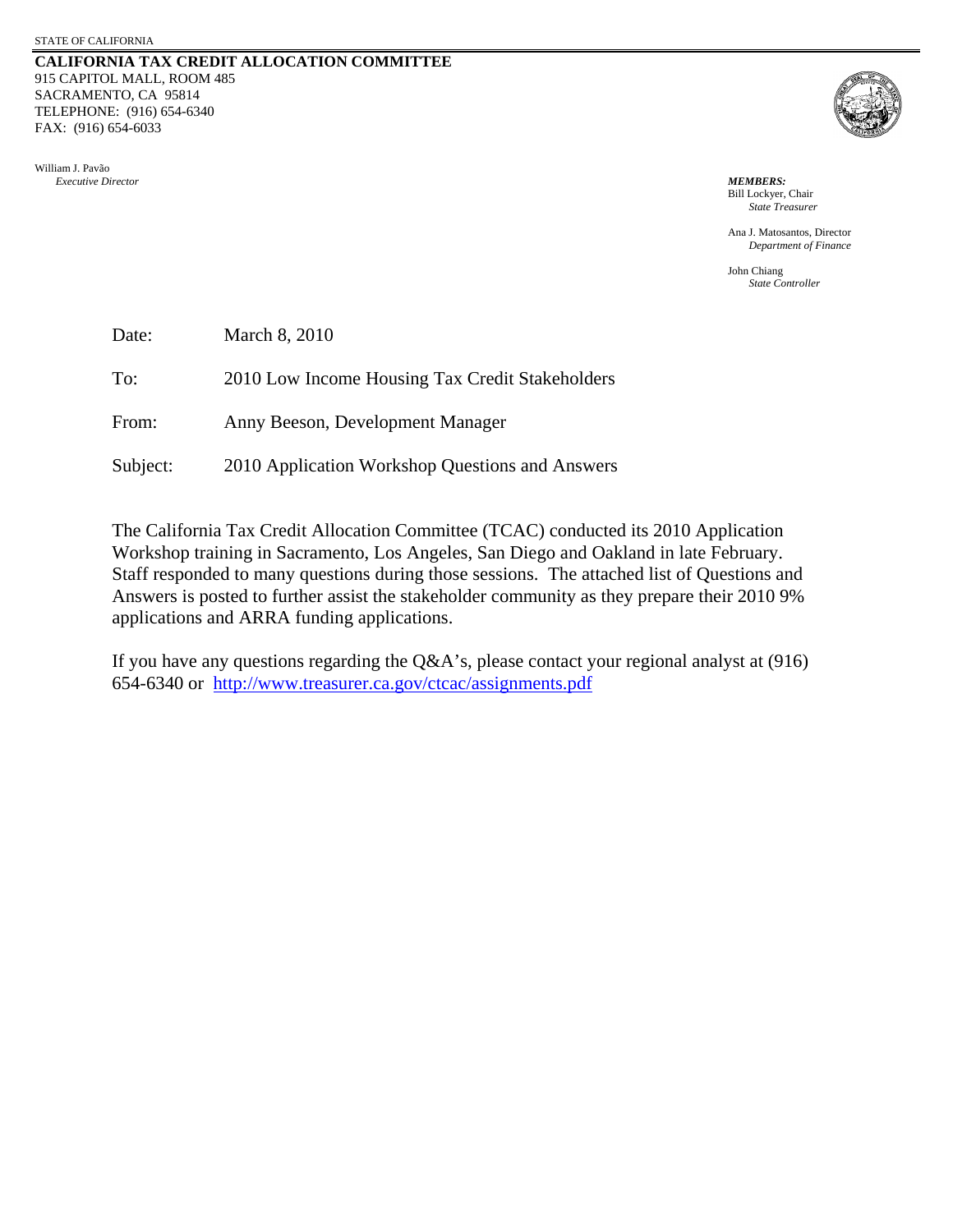## **Questions and Answers**

# **March 2010**

### **1. What underwriting parameters will TCAC employ when evaluating final tiebreaker private funding sources?**

Under the authority granted by Section 10325(c)(10), TCAC will employ the following parameters for private funding sources to assure reasonableness:

Amortization period: 30 years Minimum interest rate: 7 percent (7.0%)

Debt Service Coverage Ratio: 1.15 to 1

TCAC would use the lower loan amount assumptions based upon net operating income available for debt service, and increase the requested eligible basis for scoring purposes only.

#### **2. How is TCAC defining an "employment center" within the Transit Amenities category (Section 10325 (c)(5)(a)(1))for points scoring purposes?**

If the applicant is proposing a project that has a bus stop with multiple lines using that same bus stop going to an employment center, and the applicant needs to aggregate these lines to meet the frequency requirement in order to get the maximum points in this category, please submit in advance of the application deadline, March 25. Please contact your regional analyst directly and provide detailed information on the bus stop, the bus lines using the bus stop, and the routes/destinations of these bus lines so that TCAC can determine, prior to the funding round, if the bus stop and bus lines will qualify for the indicated points.

Please note that a project near two different bus stops may not aggregate those even if they are going to the same employment center and, taken together, would meet the frequency requirement.

#### **3. In relation to Section 10325(c)(10), a project will be receiving a \$1,000,000 operating subsidy. This money, which will provide operating subsidies for 20 years, will be fully funded at permanent loan closing and held and distributed by CALHFA during the 20 year term. Will the project be able to include the full \$1,000,000 of operating subsidy in the numerator of part 1 of the final tie breaker?**

*No, an operating subsidy will not receive any consideration in the public funds or tiebreaker sections. Only loans, donations, or fee waivers covering project development costs (or a cost that would have been incurred if not for the donation) are counted. For future regulations consideration TCAC is contemplating a way to take public rental subsidies and public operating subsidies into account as public funds, but to date, nothing has been adopted.*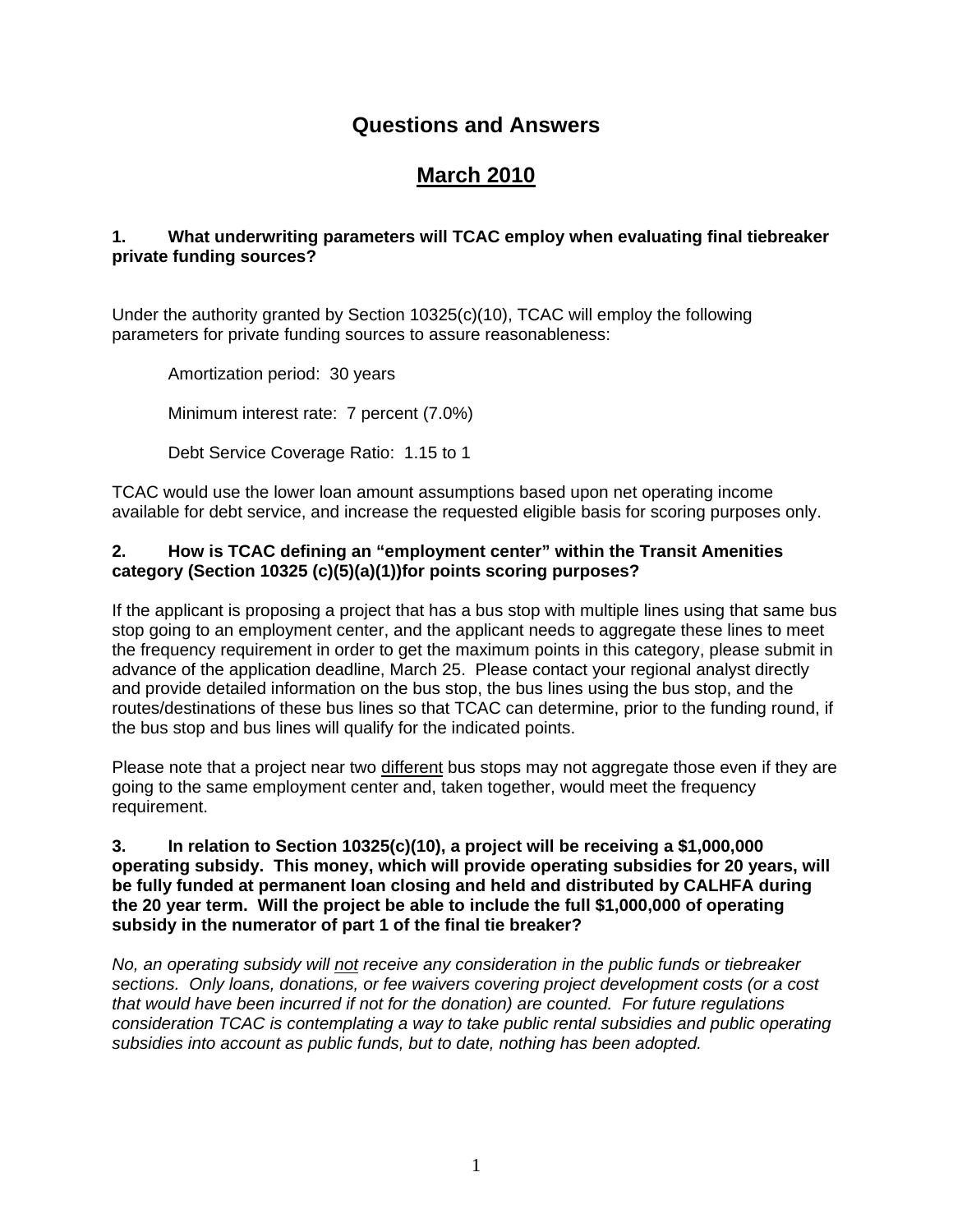*However, a loan commitment from a private institutional lender underwritten/derived solely from public subsidy income, such as a project-based HUD Section 8 contract, will be treated as public funds in both the final tiebreaker and the public funds point section.* 

**4. In relation to Section 10325(c) – Credit Ceiling Application Competitions: Per the regulation changes, beginning with the second round in 2010, the total number of projects receiving a reservation of tax credits any one member of the development team will be allowed to be part of 4 projects. In the event a project is in line to receive a reservation in the second round, would TCAC skip that project? Would the project development team which receives a reservation of credit in the second round, but who loses a team member because of this 4 project limit be allowed to replace that team member with another qualified team member without jeopardizing credit reservation?** 

If any of the parties listed in Section 10325 ( c) would participate in five awards, should TCAC reach a  $5<sup>th</sup>$  project as it comes up for funding in the sort, that project would be skipped in the funding order so as not to violate the 4 project limit. Please reference to the regulations for the list of parties to which the 4 project limit applies.

An applicant may never swap out a co-general partner. However a project will not be skipped over in the sort if that co-general partner is not receiving a developer fee.

#### **5. Section 10325(c)(5)(A)(10) indicates high speed service should have an average capacity of at least 768 kilobytes/second. Can the applicant offer free WiFi service in the buildings/units instead?**

Yes, as long as the free WiFi service meets the minimum average capacity of 768 kilobytes/second on a per unit basis.

#### **6. In Section 10325(c)(5)(A)4., if a project s close to a Certified Farmer's Market and close to a neighborhood grocery store, can points be combined from both options within the category to score full scale grocery points?**

No, TCAC does not allow additive points within this category.

#### **7. Both Super WalMart and Target Greatland stores carry fresh produce, fresh meat and staples. In relation to Section 10325(c)(5)(A)4., how would a project receive full scale grocery store points if located near one of these stores?**

Please contact your regional analyst directly before the application deadline, March 25, with the store location and store contact. TCAC will ascertain whether the square footage dedicated to these items within the store will meet the full scale grocery store square footage requirements.

#### **8. In relation to Section 10325(c)(5)(A)4., what will TCAC take as verification of the grocery store square footage?**

Please refer to the application. However, TCAC will accept an architect's certification of the grocery store square footage, a commercial real estate broker's certification of the same, a letter from the grocery store manager verifying the store's square footage that includes the store address and contact number for that store manager, a website that indicates the square footage of the specific store being used for grocery store points, documentation of square footage size from a local public agency verifying the specific store being used for grocery store points. If an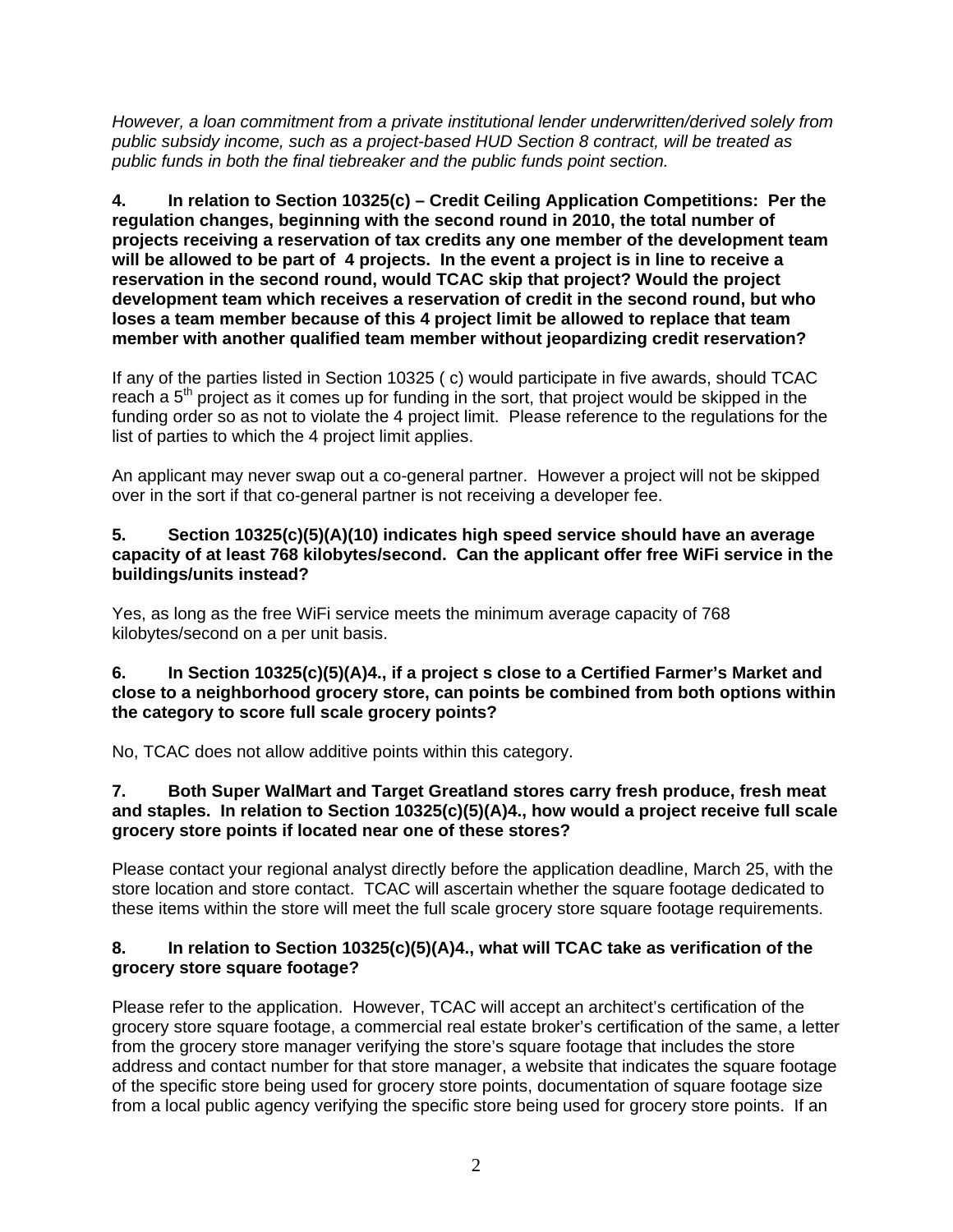applicant wants to provide something other than these options, please contact your regional analyst before the application deadline for guidance.

## **9. Will a publicly chartered charter school qualify for points if it is within the appropriate distances (Section 10325 ( c)(5)(A) 5.)?**

A charter school that is charted by the local public school district may receive points if the applicant demonstrates the school allows all tenant resident children to attend free of tuition or specific parent involvement requirements (e.g. parents must commit to a certain number of volunteer hours each year for students to be allowed to attend the charter school). TCAC recommends that an applicant check with their regional analyst before the application deadline if the applicant intends to use a public charter school for scoring purposes.

### **10. Is a project sponsor required to commit to 10 years of free internet service to receive those site amenity points (Section 10325 ( c)(5)(A)10.)?**

Yes, sponsors must commit to 10 years of free internet service. Within the application, the sponsor may provide a will serve letter or letter from the local internet provider indicating they are able to provide such service.

Please note, if a project sponsor opts to receive points for providing internet service and they receive a competitive award, the sponsor may not request to change that since it is no longer a service but a site amenity.

### **11. How does an applicant submit a 15-year operating proforma for the project if it has both a residential and a commercial component?**

Please submit a separate 15 year operating proforma for the residential piece and a separate proforma for the residential piece. Be advised, according to Section 10327(g)(7): *The income from the residential portion of a project shall not be used to support any negative cash flow of a commercial portion. Alternatively, the commercial income shall not support the residential portion without evidence that adequate security will be provided to substitute for commercial income deficits that may arise. Applicants must provide an analysis of the anticipated commercial income and expenses.* 

## **12. Are offsite improvements includable in basis?**

In some instances. TCAC will un-shade that portion within the Sources and Uses section of the application. However, please be aware that if the off-sites are being included in eligible basis, the CPA certification must verify those are eligible.

## **13. How will TCAC account for HCD Proposition 1C loans and grants?**

TCAC will only allow a HCD Proposition 1C loan or grant for public funds scoring or threshold if the loan is backfilled by a local public agency. If the HCD Proposition 1C loan is backfilled by a private lender, it will not receive public funds point scoring. Projects with HCD Proposition 1C funds that do not have a **committed** backfill will NOT meet threshold under 10325(f)(8).

## **14. Is an HCD HOME award affected by the above scenario?**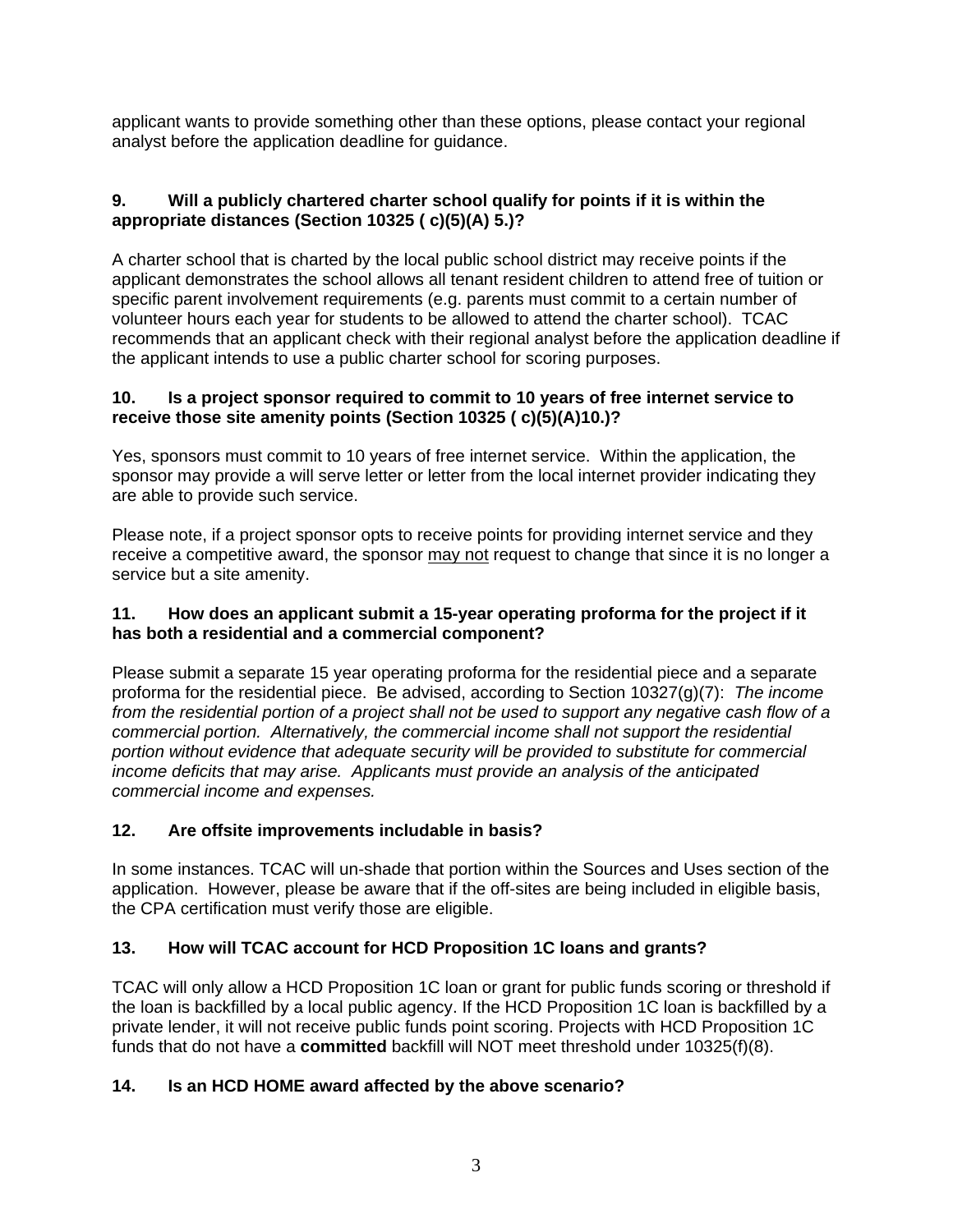No. HCD HOME funds are not Proposition 1C funds.

#### **15. Does an applicant need to submit a new CPA certification for General Partner experience if submitting a re-application from 2009?**

Yes. All documentation should be current for this application cycle. CPA certifications are required to be dated within 60 days of the application deadline. If your CPA reviews prepared financial statements for his/her certification and the projects for which points are requested have not completed their 2009 prepared financial statements, 2008 prepared financial statements may be utilized for the first round 2010 CPA certification only. In addition to current CPA certifications, city zoning approvals and signatures, etc., should also be current. Please do not use old contracts from service providers or property management companies, either.

#### **16. Is there a limitation as to how much State credit one can request within a given region?**

Applicants are limited as to how much credit they may request within a regional competition. Regulation Section 10325(d)(2) limits the combined Federal and State credit award per round within any given region to no more than 125 percent (125%) of that region's apportionment in that round. So, if a region has \$2 million available in round one, then that region's top ranked applicant could receive up to \$2.5 million (125% x \$2 million).

The amount of State credit that an applicant requests may not exceed 30 percent (30%) of the project's qualified eligible basis. For example, if the project's qualified eligible basis is \$10 million then the State credit request may be up to \$3 million. The project's complementary federal credit request may be based on 100 percent (100%) of the project's qualified basis, consistent with TCAC's adjusted threshold basis limits. Again, using the \$10 million basis example, an applicant could request \$900,000 in federal credits (\$10 million x 9%).

Applicants may not request a combination of credits that total more than 125% of the region's apportionment for that round. Using the example above, the applicant would establish the combined requested total as follows:

 $[(\text{Annual federal credits} \times 10) + \text{State credits}] \div 10 = \text{Combined Credit Request}$ 

 $[($900,000 \times 10) + $3 \text{ million}] \div 10 = \text{Combined Credit Request}$ 

\$12 million  $\div$  10 = Combined Credit Request

\$1.2 million = Combined Credit Request

This combined amount may not be more than 125% of that round's apportionment for the region.

#### **17. How do the apportionment percentages align with the housing type goals?**

Reference Section 10315 (i) and (j). TCAC views set asides as minimum federal credit amounts committed to the housing types, Special Needs/SROs, and At-Risk projects. Housing type goals are percentages to which a sponsor might be at a competitive disadvantage once a particular housing type goal has been reached (essentially a ceiling).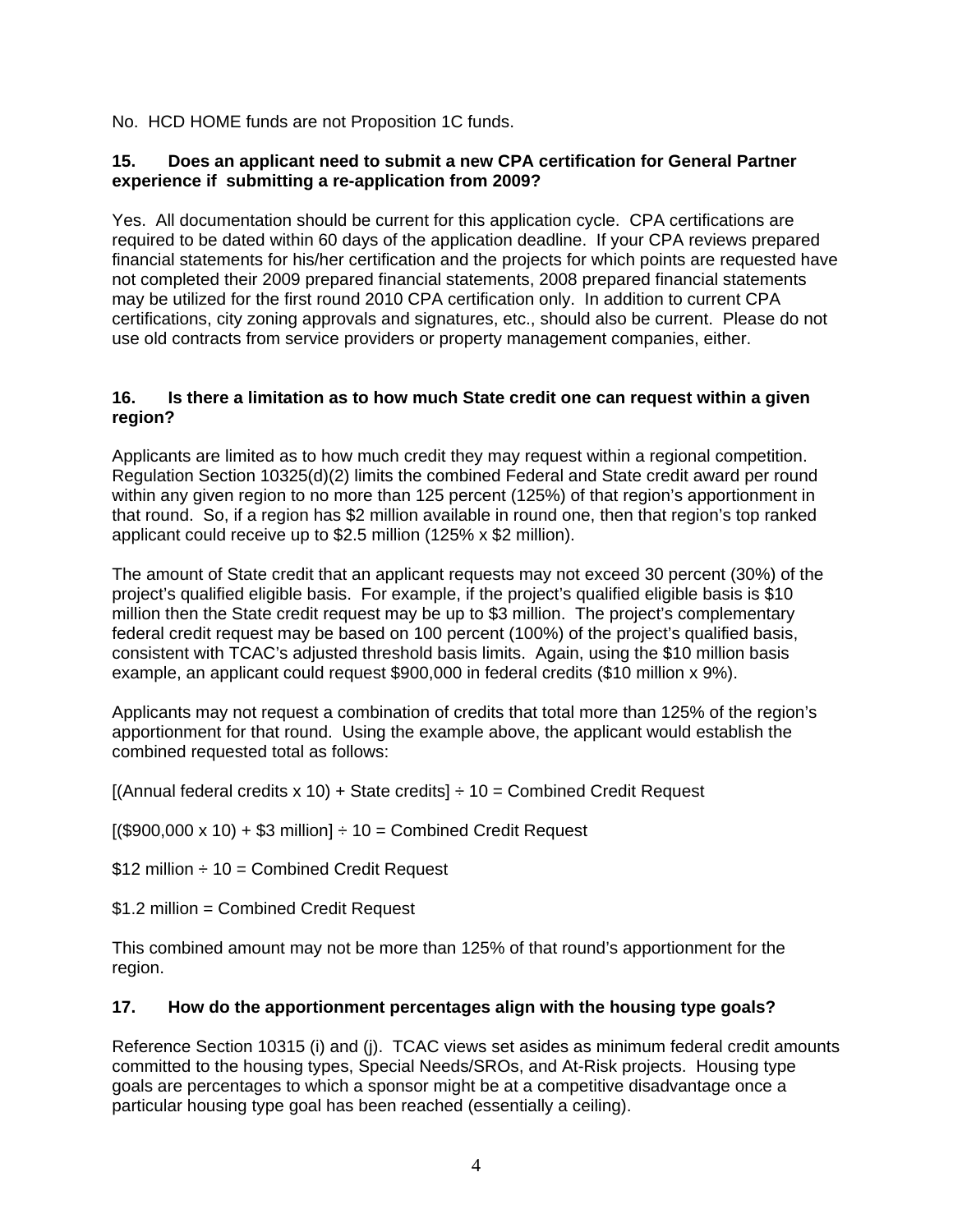#### **18. Would a project receive points for a public funding commitment if that commitment is contingent on my project receiving a tax credit award?**

Yes, a project would receive points in this scenario.

### **19. Regarding the Lowest Income points, regulation Section 10325(c)(7), does TCAC round up or down when calculating these points?**

In determining the percent of units at a particular AMI and the corresponding points, TCAC rounds down the percent of units at a particular AMI in determining the points. For example, if a project has 49.8% of the units at 45% AMI, the project would only get points from the table for providing 45% @ 45% AMI, not 50% @ 45% AMI. Please note that the manager's units are excluded from this calculation.

### **20. What type of commitment will TCAC accept as proof of Neighborhood Stabilization Program (NSP) funding?**

TCAC will accept a copy of the HCD **Award** letter.

## **21. Will ARRA funds be available in 2010 (Section 10323)?**

As of this date, the U.S. Congress has not enacted legislation to enable TCAC to access ARRA funding. TCAC does not anticipate any ARRA funding for the first round of 2010. Applications should be submitted under the assumption that should the project receive an award of tax credits, it can move forward without any federal funding assistance.

### **22. Would a grant from a local public utility, like SMUD, count towards your public funds score?**

No. TCAC is looking to general public entities such as the city, county, or local redevelopment agency to provide funding that would qualify for public funds points scoring.

#### **23. If a permit fee is waived is it includable as a public funding source?**

Yes. Reference regulation section 10325(c)(1)(C) regarding "waivers resulting in quantifiable cost savings that are not required by federal or state law."

#### **24. An applicant wants to request \$2.5 million in federal credits for a project in the first round competition, but the set aside doesn't have that much available in the first round. Could an applicant receive an award of \$2.5 million in federal credits in the first round?**

An applicant may request the full amount, but if the total within the set aside for both rounds is less than the request, TCAC will only fund up to the amount available within the set aside for the first round. The supplemental set aside is not available in the first round. See regulation Section 10325(d)(1). In the first round, if a project requested more than the total annual amount of credits available in a particular setaside, the project would be skipped in the sort even if it was the highest ranking project in the setaside.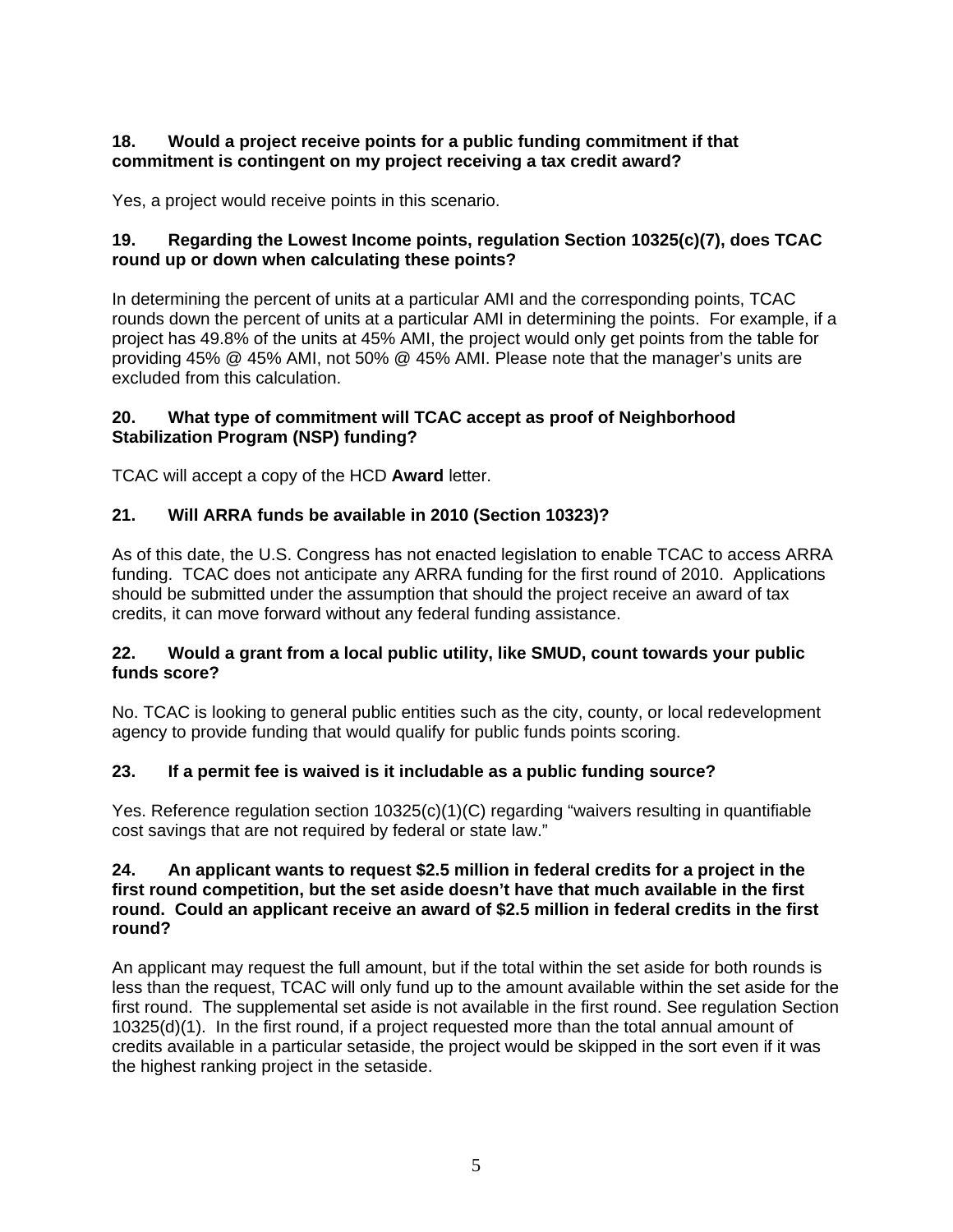#### **25. If an applicant gets a land donation from a public agency for a \$1.00, but the land value is \$6 million, what figure would be used for the tiebreaker?**

TCAC would allow \$6 million for the value of the land, assuming proof of that land value is provided with the application in the form of a purchase contract or current appraisal. If the public agency has owned the property for more than 3 years, TCAC will use the value based on a current appraisal. If the public agency has owned the property for less than 3 years, TCAC will use the lesser of the current appraised value or the public agency's purchase price. See regulation Section 10325(c)(1)(C) and application pages 27-28, section VI. Points System – Section 1 A(3) Public Funds Section.

#### **26. Is a below market residual receipts land lease from a location jurisdiction considered donated land? How would the applicant value it?**

Yes. The land value is based on either a current appraisal if the public agency has owned the property for more than 3 years, or if the public agency has owned the property for less than 3 years, the lesser of their purchase price or the current appraised value. This is essentially the same approach as in the previous question/answer. TCAC views land under a \$1 per year long-term lease (55 years or longer) to be at fee simple value for appraisal purposes.

#### **27. Does an applicant need an appraisal to support/determine the value of the land shown in the development budget?**

For the first round application cycle in order to verify/document the value of the land which will be used in the development budget and subsequently as part of the final tiebreaker calculation in the total residential project cost, TCAC will accept as evidence of the land cost/value, third  $(3<sup>rd</sup>)$  party evidence/documentation completed/executed within the last 3 years (no older than March 25, 2007) such as a 3rd party, arms-length purchase contract or appraisal. This applies even to lease scenarios. If these types of 3<sup>rd</sup> party documentation are not available, then a current appraisal is required.

For the second round application cycle, TCAC will provide further guidance -- TCAC may require a current land appraisal.

#### **28. Does an applicant always need to include a land value/cost in the development budget, even if it is a donation or a lease or some other type of transfer?**

Yes, an applicant must always show a land value/cost in the development budget. TCAC will not accept a development budget with just a nominal value/cost shown. For lease scenarios, this will typically require an appraisal (see answer to question 27 above) to establish the land value/cost with a corresponding source shown in the development budget.

#### **28. Now that the internet service is a site amenity and not part of the service amenities, can TCAC confirm that expenses associated with providing internet service to the units would be considered a true operating expense and includable in the per unit operating expense minimum?**

Please see the application. The expenses associated with providing internet service to the units will not be considered when determining whether the project meets the TCAC minimum operating expense. This will be treated as if it were a service. In other words, when adding up the project's operating expenses to see if the project meets the TCAC minimum do not include